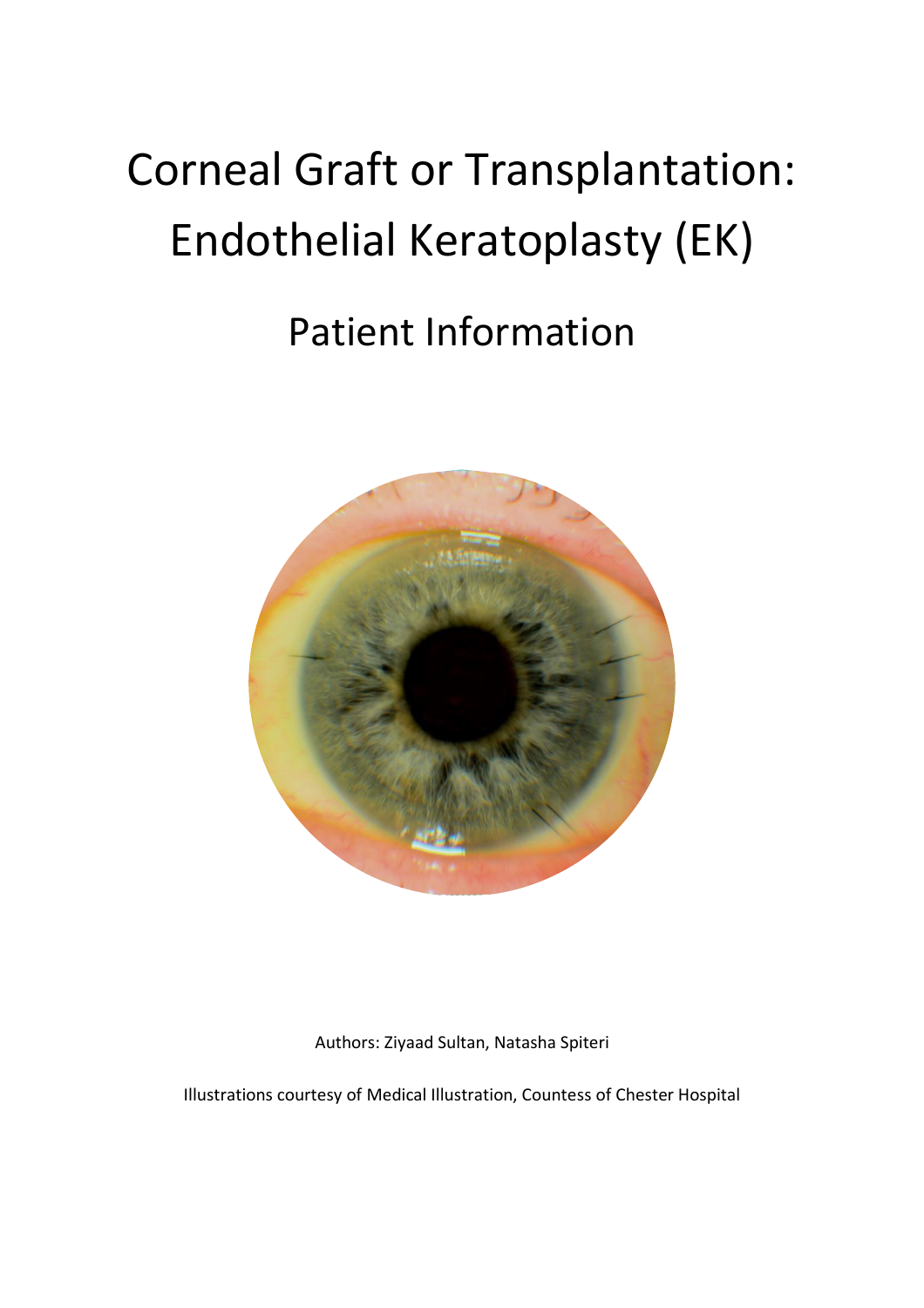**The information herein should help supplement the consultation with your doctor in clinic. Should you have further or specific questions these should be discussed with your eye doctor.**

The cornea is the clear window at the front of the eye (Figure 1A), that allows light to enter for you to see. The cornea consists of several layers and your vision has deteriorated due to a failure of the innermost layer of the cornea – the endothelium (Figure 1B). The other layers of your cornea are thought to be healthy, and therefore do not require replacement / transplantation at this stage.



Figure 1. The cornea (light blue) is the window that allows light to enter the eye (A). The unhealthy inner cornea - the endothelium - will be carefully removed (B). The donor cornea will be introduced and positioned (C), and floated into position and supported by an air or gas bubble.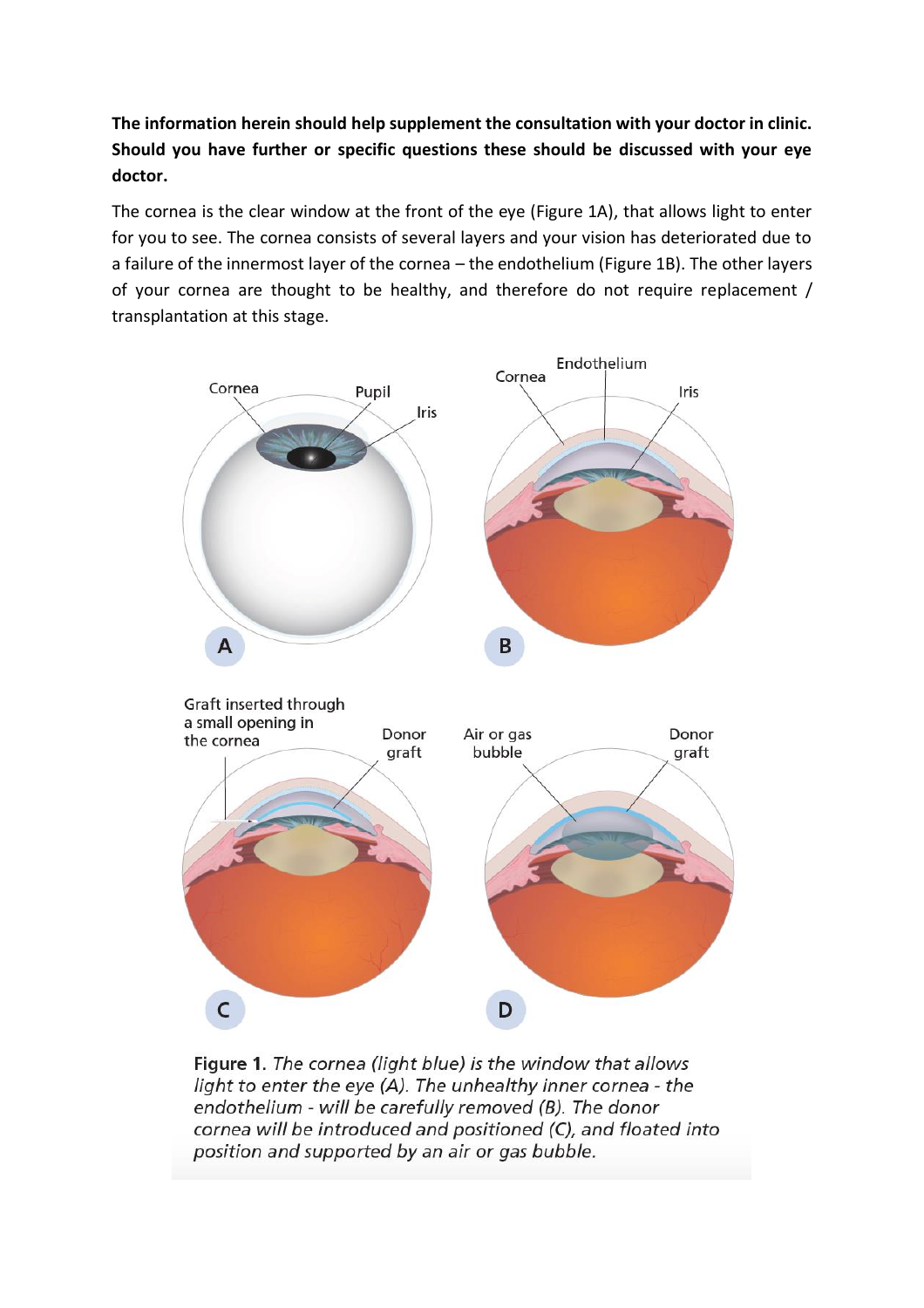Modern surgical techniques allow your surgeon to replace only this inner layer and to improve your vision, with several advantages over more traditional "full-thickness" corneal transplant surgery. Other forms of corneal transplant are possible to replace the different layers, but are not discussed here.

#### **What are the other names for this operation?**

**Endothelial keratoplasty (EK)** is the general name of the operation. DSAEK, DSEK, DMEK all refer to a variety of modern surgical techniques available to replace the endothelium.

#### **How is this operation performed?**

The operation is performed in an operating theatre. The unhealthy inner layer of your cornea will be surgically removed (Figure 1B), and will be replaced by the innermost layers of a donor corneal graft (Figure 1C). The donor corneal graft (the transplant tissue) has been generously donated by a patient that has died.

A small air or gas bubble is then used to support the donor graft to help it to attach to your cornea (Figure 1D) – this is a critical step in the operation. **It is not unusual for this step to be repeated in the days following the operation, meaning that you may be required to attend the hospital frequently in the first days or weeks after surgery.**

#### **Will I be awake during the operation?**

The vast majority of eye operations are performed with local anaesthetic, which means you will be awake, but pain free. In certain cases, a general anaesthetic may be used.

### **What are the Pros and Cons of endothelial keratoplasty over a 'full thickness' corneal transplant?**

**Pros**

- ❖ Faster visual recovery
- ❖ Fewer stitches
- ❖ Less chance of tissue rejection
- ❖ Preservation of the eye's mechanical strength

#### **Cons**

- ❖ Surgically more challenging
- ❖ Strict bed rest with posturing flat on the back after the operation for at least 2 hours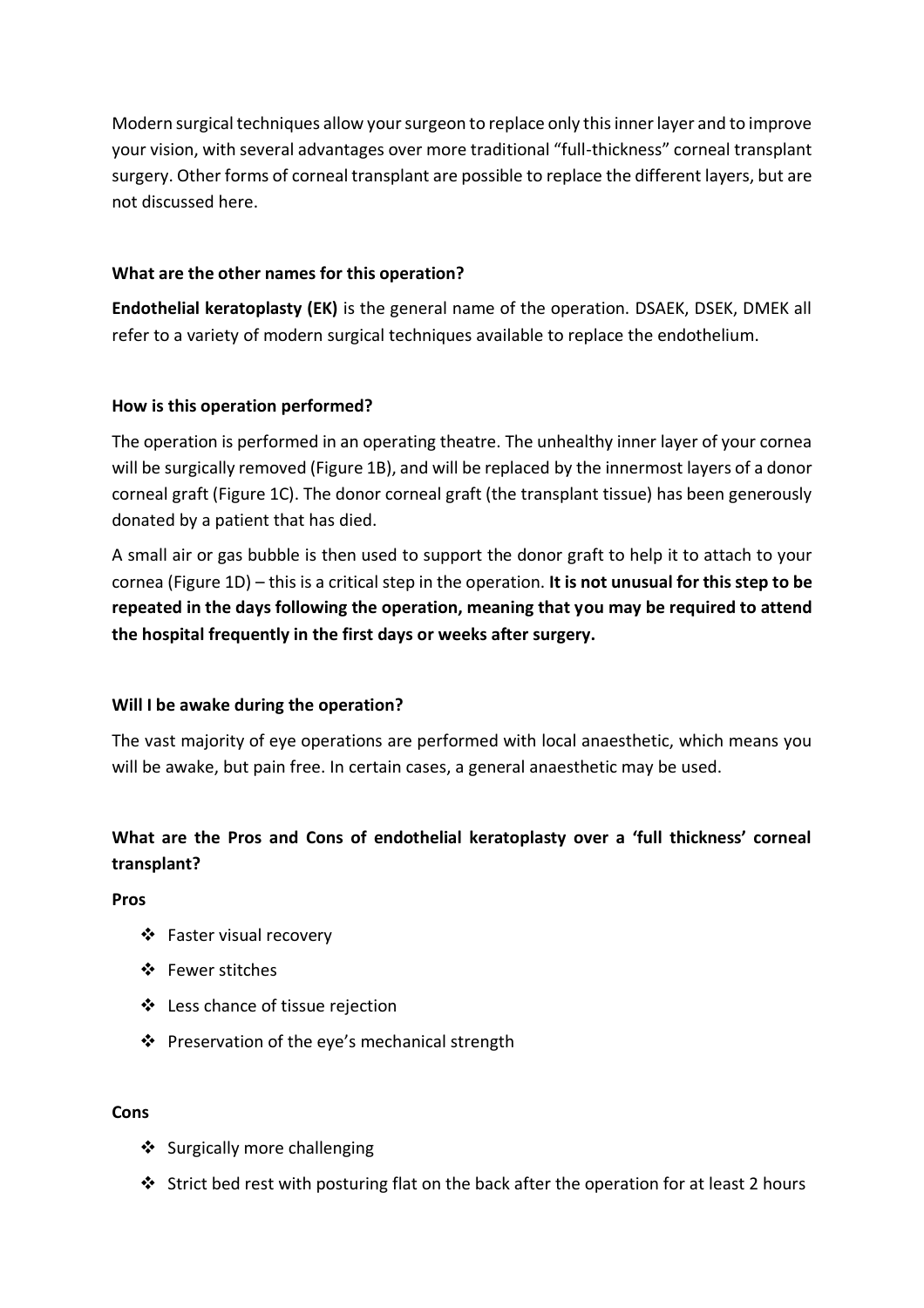❖ Further surgery to reattach the graft

#### **What are the risks of endothelial keratoplasty?**

This is generally a safe operation, with a high success rate, however it is important that you understand the risks below.

#### *Rare but serious complications*

- ❖ Sight-threatening infection (1 in 1000)
- ❖ Severe haemorrhage causing loss of vision
- ❖ Retinal detachment
- ❖ Loss of the eye

#### *Corneal transplant rejection*

Your body (it's immune system) may try to "reject" the graft, as it recognises that it has come from another person. Early treatment with steroid drops can often reverse the rejection. Steroids may occasionally need to be given as tablets or as an injection.

#### *Graft failure*

With time, or following a severe rejection episode, your graft may fail. If the graft fails then your vision will become cloudy / blurry. If your graft fails, it may be possible to repeat the corneal transplantation surgery.

#### *Transmission of disease*

Whilst it is impossible to exclude the possibility of certain communicable disease, the donor cornea and donor blood has been rigorously tested, and the chances of contracting a communicable disease are exceedingly low.

#### *Graft detachment / dislocation*

It is not uncommon for the graft to fail to attach to your cornea the first-time around, or to 'slip' from its central position. It may require repositioning and / or a further air or gas bubble to float the graft back into place. This may be done in clinic, but often needs to be done in the operating theatre.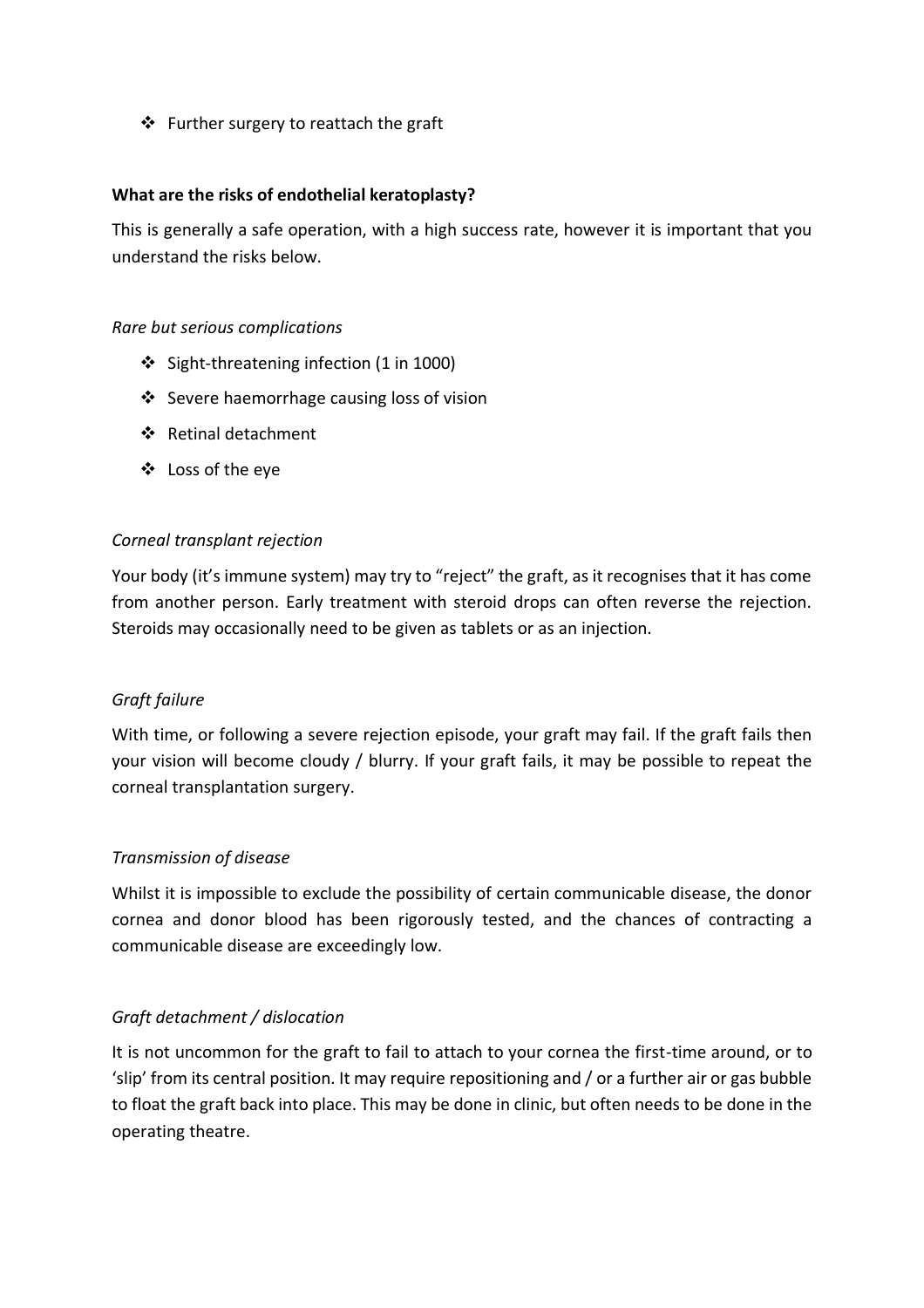#### *Raised intraocular pressure*

This can usually be managed with drops, and if required, surgery.

#### *Cataract*

You may develop an early cataract. This can be removed if necessary.

#### **What can I expect after the operation?**

You will need to lay flat on your back for 2-4 hours immediately after the operation to help the air or gas bubble support the graft. You may be required to continue posturing at home for a few days.

Your vision will be blurry initially, and will take several weeks to months to improve.

You will be sent home with a shield over the eye. It is recommended that you keep this shield on overnight, and remove it the next morning, when you should start using your eye drops. You should continue to use the shield at night for the first 2 weeks, unless otherwise indicated.

**NEVER stop your drops without consulting your eye doctor.** You will be prescribed both antibiotic and steroid drops after the surgery. *Your steroid drops are your anti-rejection medication and need to be used regularly for several months.* They will be reduced gradually as instructed by your eye doctor, but often continued indefinitely.

Several small sutures (stitches) will be used at the end of surgery. These are typically removed 2-3 months after surgery.

#### **What about driving immediately after the operation?**

You will require some rest after the operation. You may be able to resume driving after surgery if you meet the minimum driving standards (being able to read a number plate at 20m, with no other reasons for not being able to drive) and you feel comfortable to do so. If you are unsure whether you meet the standards, please check the DVLA guidance or check with your eye specialist at your next visit.

#### **When can I return to playing sports?**

Avoid strenuous exercise, especially contact sports for at least 1 month. Beyond this, your doctor will guide you, depending on your progress.